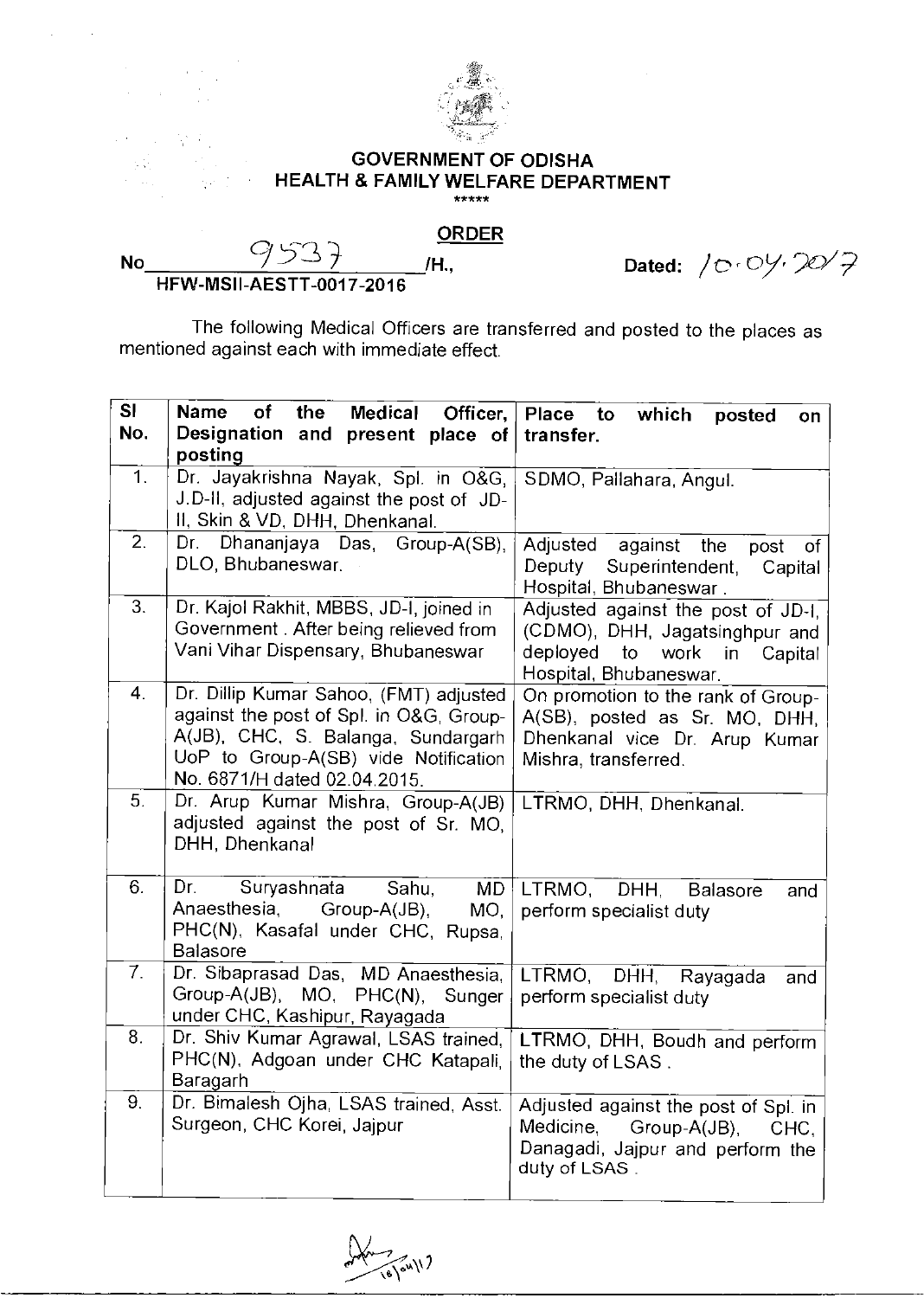| 10. | Dr. Ashok Kumar Nayak, Adhoc, LSAS<br>trained, MO, PHC (N) Harianka under<br>CHC Derabish, Kendrapara | CHC, Patkura, Kendrapara and<br>perform the duty of LSAS                 |
|-----|-------------------------------------------------------------------------------------------------------|--------------------------------------------------------------------------|
| 11. | Dr. Satyaprakash Dhala, LSAS trained,                                                                 | Adjusted against the post of Spl. in                                     |
|     | Group-A(JB), MO, PHC(N), Salabani                                                                     | Medicine, Group-A(JB), CHC,                                              |
|     | under CHC, Fakirpur, Keonjhar                                                                         | Basta, Balasore and perform the<br>duty of LSAS.                         |
| 12. | Dr. Debasis Tripathy, LSAS trained,                                                                   | Adjusted against the post of Spl. in                                     |
|     | Group-A(JB), MO, PHC (N), Ichhapur                                                                    | Paediatrics, CHC,<br>Kantabanjhi,                                        |
|     | under CHC, Jharigaon, Nabarangpur                                                                     | Bolangir and perform the duty of<br><b>LSAS</b>                          |
| 13. | Dr. I. Gopal, Spl. in Surgery, Group-                                                                 | MO DHH,<br>Nuapada<br>and<br>Sr.                                         |
|     | A(SB), SDH, Chhatrapur, Ganjam                                                                        | allowed perform his specialist duty                                      |
|     |                                                                                                       | in Surgery.                                                              |
|     |                                                                                                       |                                                                          |
| 14. | Dr. Subash Agrawalla, Group-A(SB),                                                                    | CHC, Pahadsirgida,<br>I/c<br>MO.<br>Bargarh vice Dr. Pradeep Ku.         |
|     | UoT as Sr. M.O., SDH, Biramaharajpur,                                                                 | Majumdar transferred.                                                    |
|     | Sonepur vide G.O No. 27677/H, dt.                                                                     |                                                                          |
|     | 31/10/2014 being transferred from                                                                     |                                                                          |
|     | Atabira, Baragarh                                                                                     |                                                                          |
| 15. | Dr. Pradeep Ku. Majumdar, M.O I/c                                                                     | Sr. M.O., SDH, Biramaharajpur,<br>Sonepur.                               |
|     | CHC, Pahadasairgida, District Bargarh                                                                 |                                                                          |
| 16. | Dr. Pradipta Ku. Sahu, Spl. in O&G,                                                                   | Spl. in O&G, JD-I, DHH, Balasore                                         |
|     | JD-I, adjusted against the post of Spl. in                                                            |                                                                          |
|     | Anaesthesia, JD-I, DHH, Keonjhar                                                                      |                                                                          |
| 17. | Dr. Tarun Ku. Bhoi, Spl in Surgery, LTRMO, DHH,                                                       | Sonepur<br>and                                                           |
|     | Group-A(JB) adjusted against the post   allowed to perform specialist duty                            |                                                                          |
|     | of Spl. in O&G, Group-A(JB), CHC,                                                                     | in Surgery.                                                              |
|     | Katapali, Baragarh                                                                                    |                                                                          |
| 18. | Dr. Arun Kumar Giri, Ex- MO I/c, CHC,                                                                 | DTO, Mayurbhanj vice Dr. Deepak<br>Ranjan Paul transferred.              |
|     | Kostha, Mayurbhanj UoT as MO I/c                                                                      |                                                                          |
|     | CHC, Kantamal, Boudh vide Order No.                                                                   |                                                                          |
|     | 15765/H dated 27.07.2016.                                                                             |                                                                          |
| 19. | Super<br>Deepak Ranjan Paul,<br>Dr.                                                                   | DHH,<br>Baripada<br>and<br>LTRMO,<br>allowed to perform super specialist |
|     | specialist Degree in Urology, Group-                                                                  | duty in Urology.                                                         |
|     | $A(JB)$ adjusted against the post of DTO,                                                             |                                                                          |
|     | Mayurbhanj                                                                                            |                                                                          |

By order of the Governor

 $\mathcal{H}^{\mathcal{G}}_{\mathcal{G}}$  ,  $\mathcal{G}^{\mathcal{G}}_{\mathcal{G}}$  ,  $\mathcal{G}^{\mathcal{G}}_{\mathcal{G}}$  ,  $\mathcal{G}^{\mathcal{G}}_{\mathcal{G}}$  $\hat{A}$ 

 $\bar{\beta}$ 

Joint Secretary to Government

Ť